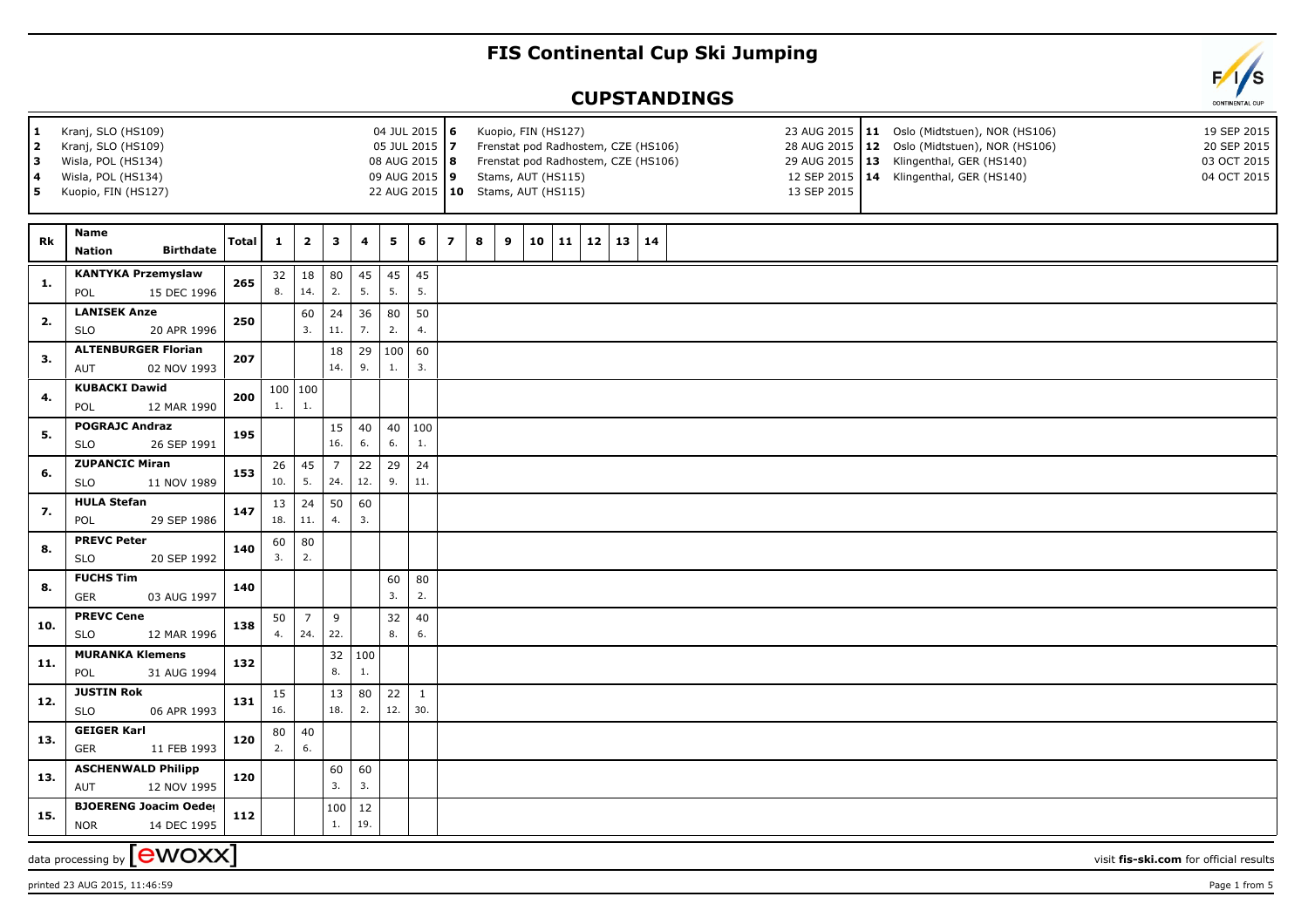| Rk  | Name<br><b>Birthdate</b><br><b>Nation</b>                | Total | $\mathbf{1}$          | $\mathbf{2}$       | $\mathbf{3}$          | 4                     | 5             | 6         | $\overline{z}$ | 8 | 9 | 10 | 11 | $12 \mid 13$ | 14 |  |
|-----|----------------------------------------------------------|-------|-----------------------|--------------------|-----------------------|-----------------------|---------------|-----------|----------------|---|---|----|----|--------------|----|--|
| 16. | <b>PRISLIC Ernest</b><br>30 SEP 1993<br><b>SLO</b>       | 87    | 8<br>23. 23.          | $\,$ 8 $\,$        | 16<br>15.             | 14<br>17.             | 9<br>22.      | 32<br>8.  |                |   |   |    |    |              |    |  |
| 17. | <b>QUECK Danny</b><br><b>GER</b><br>17 SEP 1989          | 80    |                       |                    | 20<br>13.             | 6<br>25.              | 36<br>7.      | 18<br>14. |                |   |   |    |    |              |    |  |
| 18. | <b>LEJA Krzysztof</b><br>POL<br>21 FEB 1996              | 79    |                       |                    | 40<br>6.              |                       | 24<br>11.     | 15<br>16. |                |   |   |    |    |              |    |  |
| 19. | <b>SCHIFFNER Markus</b><br>05 JUN 1992<br>AUT            | 72    | 36<br>7.              | 36<br>7.           |                       |                       |               |           |                |   |   |    |    |              |    |  |
| 20. | <b>COLLOREDO Sebastian</b><br>09 SEP 1987<br>ITA         | 65    |                       |                    | 45<br>5.              | $20\,$<br>13.         |               |           |                |   |   |    |    |              |    |  |
| 21. | <b>JANDA Jakub</b><br>CZE<br>27 APR 1978                 | 58    | 29<br>9.              | $ 29\rangle$<br>9. |                       |                       |               |           |                |   |   |    |    |              |    |  |
| 22. | <b>TANDE Daniel Andre</b><br>24 JAN 1994<br><b>NOR</b>   | 55    | 5<br>26.              | 50<br>4.           |                       |                       |               |           |                |   |   |    |    |              |    |  |
| 22. | ZIOBRO Jan<br>24 JUN 1991<br>POL                         | 55    |                       |                    | 29<br>9.              | 26<br>10.             |               |           |                |   |   |    |    |              |    |  |
| 24. | <b>CHOI Seou</b><br><b>KOR</b><br>03 DEC 1982            | 52    | 40<br>6.              | 12<br>19.          |                       |                       |               |           |                |   |   |    |    |              |    |  |
| 25. | <b>VANCURA Tomas</b><br>CZE<br>10 SEP 1996               | 51    |                       |                    | 36<br>7.              | 15<br>16.             |               |           |                |   |   |    |    |              |    |  |
| 26. | <b>LARINTO Ville</b><br>11 APR 1990<br>FIN               | 50    |                       |                    |                       |                       | 50<br>4.      |           |                |   |   |    |    |              |    |  |
| 27. | <b>TROFIMOV Roman Serge</b><br>19 NOV 1989<br><b>RUS</b> | 48    |                       |                    |                       |                       | $12\,$<br>19. | 36<br>7.  |                |   |   |    |    |              |    |  |
| 27. | <b>MUELLER Lukas</b><br>14 MAR 1992<br>AUT               | 48    |                       |                    |                       | 8<br>23.              | 20<br>13.     | 20<br>13. |                |   |   |    |    |              |    |  |
| 27. | <b>STEKALA Andrzej</b><br>30 JUN 1995<br>POL             | 48    | 18<br>14.             |                    | 6<br>25.              | 24<br>11.             |               |           |                |   |   |    |    |              |    |  |
| 27. | <b>BARTOL Tilen</b><br>17 APR 1997<br><b>SLO</b>         | 48    | $\overline{7}$<br>24. |                    |                       |                       | 15<br>16.     | 26<br>10. |                |   |   |    |    |              |    |  |
| 31. | <b>ROMASHOV Alexey</b><br><b>RUS</b><br>29 APR 1992      | 46    |                       |                    | $\overline{4}$<br>27. | 12<br>19.             | 18<br>14.     | 12<br>19. |                |   |   |    |    |              |    |  |
| 32. | <b>KOT Maciej</b><br>POL<br>09 JUN 1991                  | 45    | 45<br>5.              |                    |                       |                       |               |           |                |   |   |    |    |              |    |  |
| 33. | <b>BIEGUN Krzysztof</b><br>POL<br>21 MAY 1994            | 44    |                       | 14<br>17.          | 26<br>10.             | $\overline{4}$<br>27. |               |           |                |   |   |    |    |              |    |  |
| 34. | <b>SATO Yukiya</b><br><b>JPN</b><br>19 JUN 1995          | 42    | 24<br>11.             | 18<br>14.          |                       |                       |               |           |                |   |   |    |    |              |    |  |

data processing by **CWOXX** visit **fis-ski.com** for official results

printed 23 AUG 2015, 11:46:59 Page 2 from 5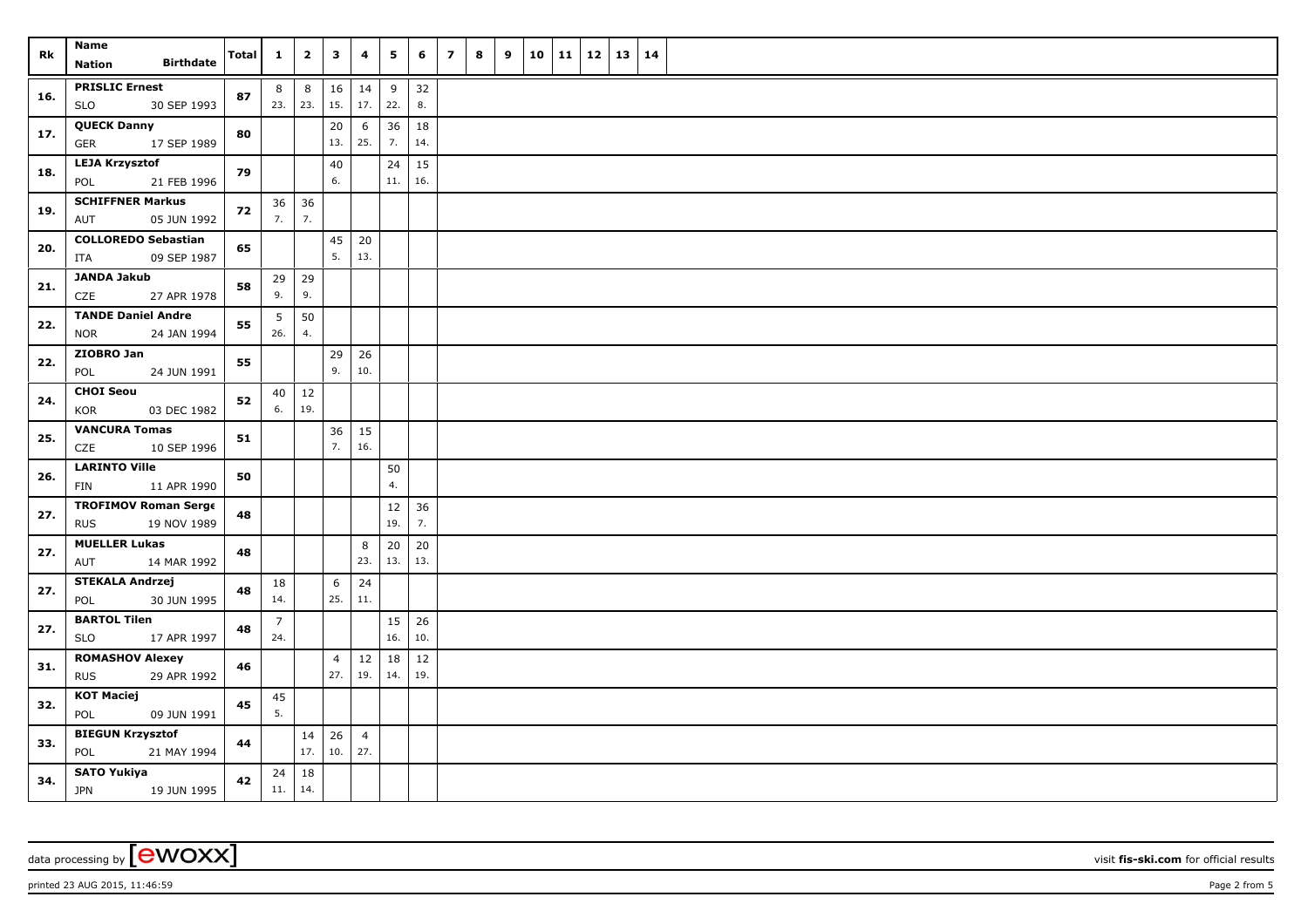| Rk  | <b>Name</b><br><b>Birthdate</b><br><b>Nation</b>        | Total      | $\mathbf{1}$        | $\overline{2}$          | $\overline{\mathbf{3}}$ | $\overline{\mathbf{4}}$ | 5         | 6             | $\overline{7}$ | 8 | 9 | 10 | 11 12 | $13 \mid 14$ |  |
|-----|---------------------------------------------------------|------------|---------------------|-------------------------|-------------------------|-------------------------|-----------|---------------|----------------|---|---|----|-------|--------------|--|
|     |                                                         |            |                     |                         |                         |                         |           |               |                |   |   |    |       |              |  |
| 35. | <b>NOMME Martti</b><br>07 AUG 1993<br><b>EST</b>        | 36         |                     |                         |                         |                         | 26<br>10. | $10\,$<br>21. |                |   |   |    |       |              |  |
| 35. | <b>INSAM Alex</b><br>19 DEC 1997<br>ITA                 | 36         |                     | $\overline{4}$<br>27.   |                         | 32<br>8.                |           |               |                |   |   |    |       |              |  |
| 37. | <b>SCHULER Andreas</b><br>SUI<br>30 DEC 1995            | 35         |                     |                         |                         |                         | 13<br>18. | 22<br>12.     |                |   |   |    |       |              |  |
| 38. | <b>HVALA Jaka</b>                                       | 33         | 20<br>13.           | 13                      |                         |                         |           |               |                |   |   |    |       |              |  |
|     | <b>SLO</b><br>15 JUL 1993                               |            |                     | 18.                     |                         |                         |           |               |                |   |   |    |       |              |  |
| 39. | <b>HLAVA Lukas</b><br>10 SEP 1984<br>CZE                | 32         |                     | 32<br>8.                |                         |                         |           |               |                |   |   |    |       |              |  |
| 40. | <b>POLASEK Viktor</b><br>CZE<br>18 JUL 1997             | 30         |                     |                         | 22<br>12.               | 8<br> 23.               |           |               |                |   |   |    |       |              |  |
| 41. | <b>HAMANN Martin</b><br>10 APR 1997<br>GER              | 29         |                     |                         |                         |                         | 16<br>15. | 13<br>18.     |                |   |   |    |       |              |  |
|     | <b>KOZISEK Cestmir</b>                                  |            |                     |                         |                         |                         |           |               |                |   |   |    |       |              |  |
| 41. | CZE<br>09 NOV 1991                                      | 29         |                     |                         |                         |                         |           | 29<br>9.      |                |   |   |    |       |              |  |
| 43. | <b>BJERKEENGEN Fredrik</b><br><b>NOR</b><br>11 NOV 1988 | 28         |                     |                         | 17.                     | $14 \mid 14$<br> 17.    |           |               |                |   |   |    |       |              |  |
|     | <b>NAGLIC Tomaz</b>                                     |            |                     |                         |                         |                         |           |               |                |   |   |    |       |              |  |
| 44. | <b>SLO</b><br>18 JUL 1989                               | 27         | $12 \mid 15$<br>19. | 16.                     |                         |                         |           |               |                |   |   |    |       |              |  |
| 45. | <b>KLUSEK Bartlomiej</b><br>POL<br>15 JAN 1993          | 26         |                     | 26<br>10.               |                         |                         |           |               |                |   |   |    |       |              |  |
|     | <b>ALAMOMMO Andreas</b>                                 |            |                     |                         |                         |                         | 10        | 16            |                |   |   |    |       |              |  |
| 45. | 23 DEC 1998<br>FIN                                      | 26         |                     |                         |                         |                         | 21.       | 15.           |                |   |   |    |       |              |  |
|     | <b>BICKNER Kevin</b>                                    |            | 22                  | $\overline{\mathbf{3}}$ |                         |                         |           |               |                |   |   |    |       |              |  |
| 47. | 23 SEP 1996<br><b>USA</b>                               | 25         | 12.                 | 28.                     |                         |                         |           |               |                |   |   |    |       |              |  |
| 48. | <b>DEZMAN Nejc</b>                                      | 23         | 14                  | 9                       |                         |                         |           |               |                |   |   |    |       |              |  |
|     | 07 DEC 1992<br><b>SLO</b>                               |            | $17.$ 22.           |                         |                         |                         |           |               |                |   |   |    |       |              |  |
| 49. | <b>SEMENIC Anze</b>                                     | $\bf{22}$  |                     | 22                      |                         |                         |           |               |                |   |   |    |       |              |  |
|     | SLO<br>01 AUG 1993                                      |            |                     | 12.                     |                         |                         |           |               |                |   |   |    |       |              |  |
| 49. | <b>PASCHKE Pius</b>                                     | ${\bf 22}$ | 16                  | 6                       |                         |                         |           |               |                |   |   |    |       |              |  |
|     | <b>GER</b><br>20 MAY 1990                               |            | 15.                 | 25.                     |                         |                         |           |               |                |   |   |    |       |              |  |
| 51. | <b>WENIG Daniel</b>                                     | 21         | 9                   | 12                      |                         |                         |           |               |                |   |   |    |       |              |  |
|     | <b>GER</b><br>12 AUG 1991                               |            | 22.                 | 19.                     |                         |                         |           |               |                |   |   |    |       |              |  |
| 52. | <b>TOLLINGER Elias</b><br>AUT<br>25 MAR 1995            | 20         | 4<br>27.            |                         |                         | 16<br>15.               |           |               |                |   |   |    |       |              |  |
|     | <b>HAUER Joachim</b>                                    |            |                     | 20                      |                         |                         |           |               |                |   |   |    |       |              |  |
| 52. | <b>NOR</b><br>02 FEB 1991                               | 20         |                     | 13.                     |                         |                         |           |               |                |   |   |    |       |              |  |

data processing by **CWOXX** visit **fis-ski.com** for official results

printed 23 AUG 2015, 11:46:59 **Page 3** from 5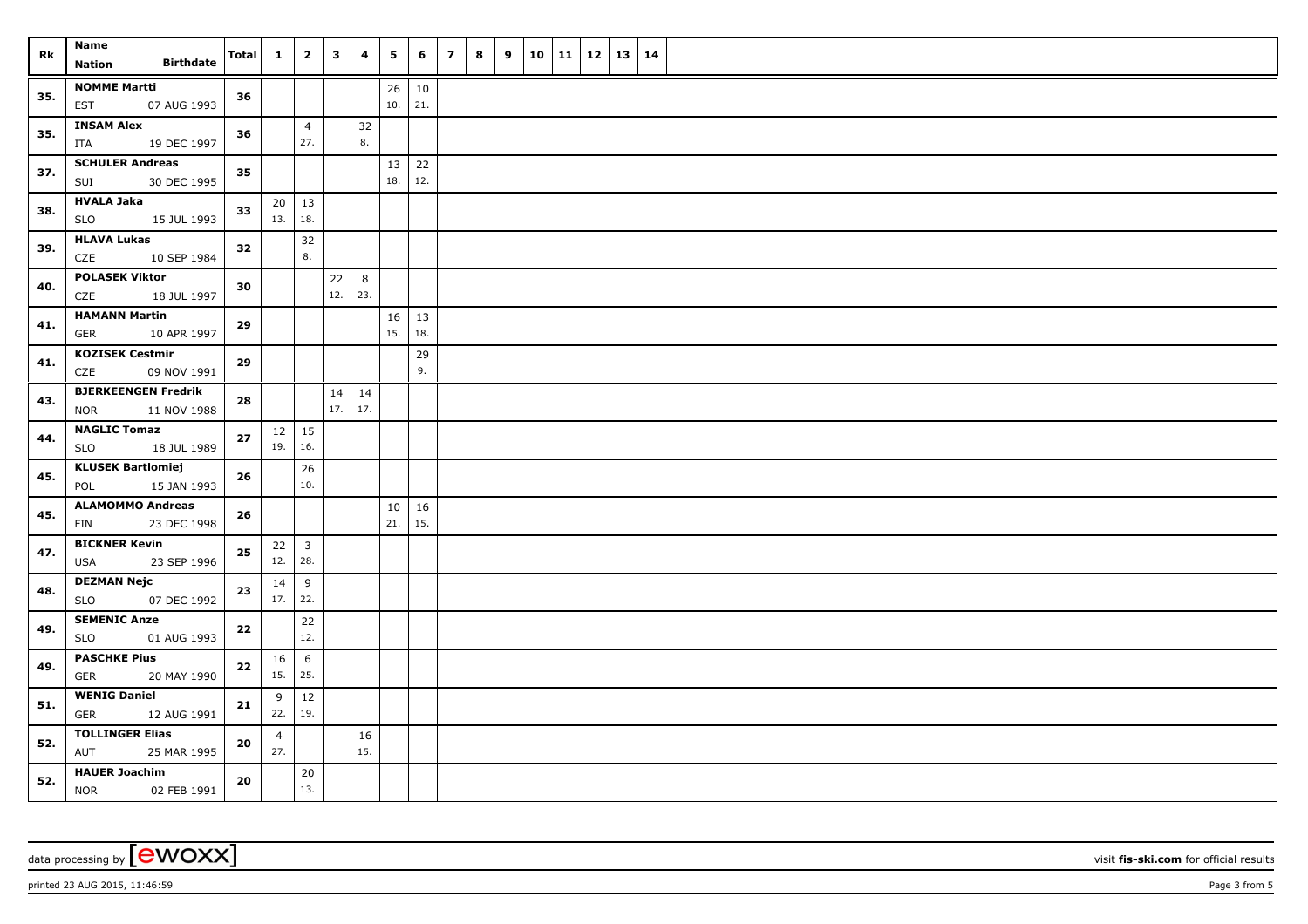| Rk  | <b>Name</b>                                               | <b>Total</b>   | $\mathbf{1}$ | $\overline{\mathbf{2}}$ | $\mathbf{3}$ | 4                     | 5                     | 6                     | $\overline{z}$ | 8 | 9 | 10 | 11 | $12 \mid 13$ | 14 |  |
|-----|-----------------------------------------------------------|----------------|--------------|-------------------------|--------------|-----------------------|-----------------------|-----------------------|----------------|---|---|----|----|--------------|----|--|
|     | <b>Birthdate</b><br><b>Nation</b>                         |                |              |                         |              |                       |                       |                       |                |   |   |    |    |              |    |  |
| 54. | <b>KORHONEN Janne</b><br>30 OCT 1996<br>FIN               | 19             |              |                         |              |                       | 11<br>20.             | 8<br>23.              |                |   |   |    |    |              |    |  |
| 54. | <b>MAURER Joshua</b><br>20 SEP 1996<br>CAN                | 19             |              |                         |              |                       | 8<br>23.              | 11<br>20.             |                |   |   |    |    |              |    |  |
| 56. | <b>SIEGEL David</b><br><b>GER</b><br>28 AUG 1996          | 18             |              |                         |              | 18<br>14.             |                       |                       |                |   |   |    |    |              |    |  |
| 57. | <b>REISENAUER Janni</b><br>AUT<br>07 NOV 1997             | 16             |              |                         | 11<br>20.    | 5<br>26.              |                       |                       |                |   |   |    |    |              |    |  |
| 58. | <b>BERGER Lars Brodshaug</b><br>16 MAR 1995<br><b>NOR</b> | 14             |              |                         |              |                       | 14<br>17.             |                       |                |   |   |    |    |              |    |  |
| 58. | <b>HEINRICH Tim</b><br>06 MAY 1995<br>GER                 | 14             |              |                         |              |                       |                       | 14<br>17.             |                |   |   |    |    |              |    |  |
| 60. | <b>MIETUS Grzegorz</b><br>20 FEB 1993<br>POL              | 12             |              |                         | 10<br>21.    | $\overline{2}$<br>29. |                       |                       |                |   |   |    |    |              |    |  |
| 60. | <b>RHOADS William</b><br><b>USA</b><br>08 JUN 1995        | 12             |              |                         | 12<br>19.    |                       |                       |                       |                |   |   |    |    |              |    |  |
| 60. | <b>DESCOMBES SEVOIE Vin</b><br>09 JAN 1984<br>FRA         | 12             |              | 12<br>19.               |              |                       |                       |                       |                |   |   |    |    |              |    |  |
| 60. | <b>AIGNER Clemens</b><br>AUT<br>02 FEB 1993               | 12             | 11<br>20.    |                         |              | $\mathbf{1}$<br>30.   |                       |                       |                |   |   |    |    |              |    |  |
| 64. | <b>DREHER Michael</b><br><b>GER</b><br>30 JAN 1993        | 11             |              |                         | 8<br>23.     | $\mathbf{3}$<br>28.   |                       |                       |                |   |   |    |    |              |    |  |
| 64. | <b>SOGARD Jonas Gropen</b><br><b>NOR</b><br>31 JUL 1996   | $11$           |              |                         |              |                       | $\overline{4}$<br>27. | $\overline{7}$<br>24. |                |   |   |    |    |              |    |  |
| 66. | <b>MIETUS Krzysztof</b><br>08 MAR 1991<br>POL             | 10             |              |                         |              | 10<br>21.             |                       |                       |                |   |   |    |    |              |    |  |
| 66. | <b>PREVC Domen</b><br><b>SLO</b><br>04 JUN 1999           | 10             | 10<br>21.    |                         |              |                       |                       |                       |                |   |   |    |    |              |    |  |
| 68. | <b>HOLIK Frantisek</b><br>CZE<br>23 OCT 1998              | 9              |              |                         |              | 9<br>22.              |                       |                       |                |   |   |    |    |              |    |  |
| 68. | <b>MORASSI Andrea</b><br>ITA<br>30 AUG 1988               | 9              |              |                         |              |                       |                       | 9<br>22.              |                |   |   |    |    |              |    |  |
| 70. | <b>RUDA Adam</b><br>18 NOV 1995<br>POL                    | $\overline{z}$ |              |                         |              |                       | $\overline{2}$<br>29. | 5<br>26.              |                |   |   |    |    |              |    |  |
| 70. | <b>AALTO Antti</b><br>FIN<br>02 APR 1995                  | $\overline{z}$ |              |                         |              |                       | $\overline{7}$<br>24. |                       |                |   |   |    |    |              |    |  |
| 72. | <b>HOFFMANN Felix</b><br>GER<br>14 OCT 1997               | 6              |              |                         |              |                       | 6<br>25.              |                       |                |   |   |    |    |              |    |  |

data processing by **CWOXX** visit **fis-ski.com** for official results

printed 23 AUG 2015, 11:46:59 Page 4 from 5